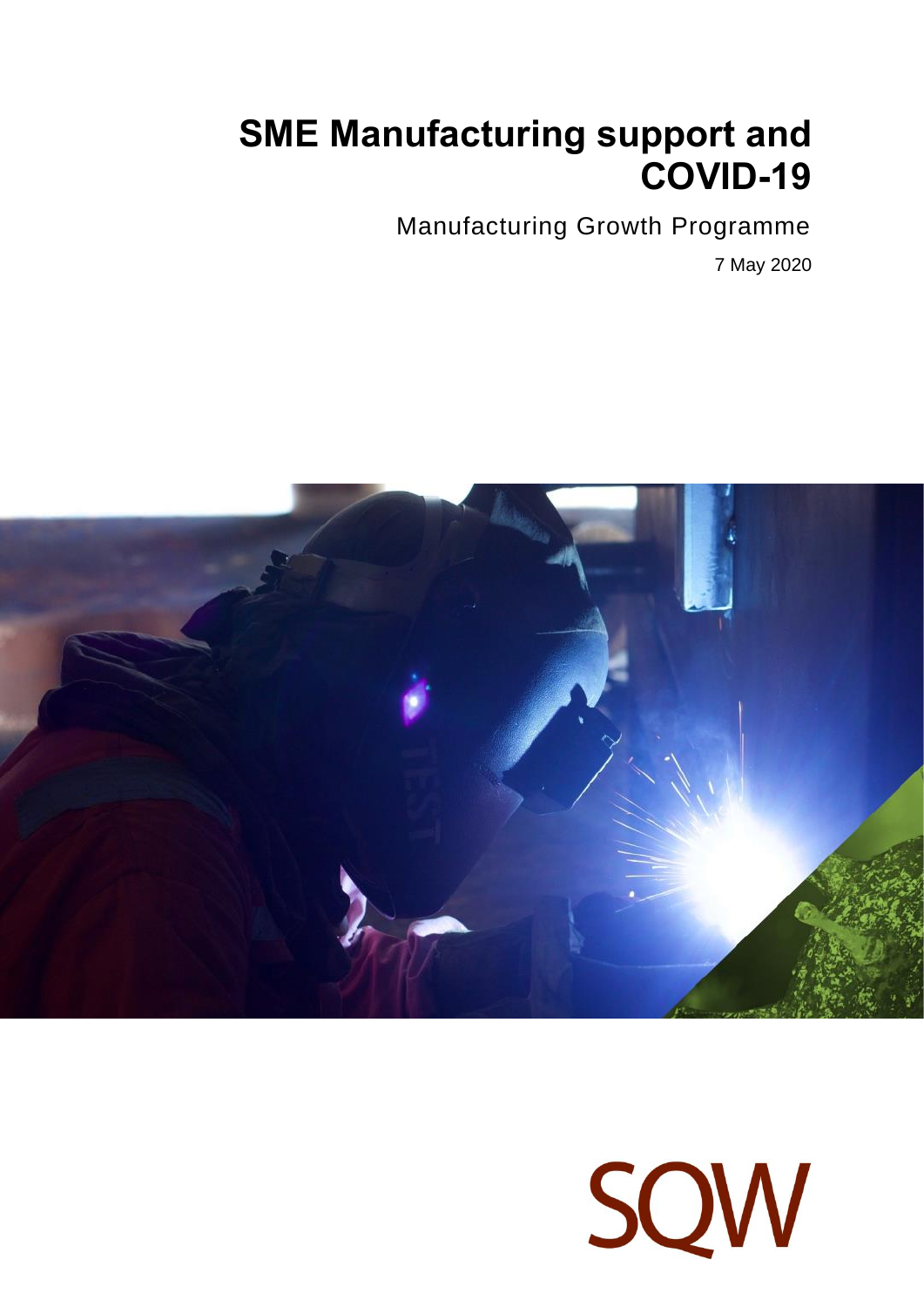# Manufacturing is being hit hard and so are the economies that depend on it

In its latest coronavirus analysis, the Office for Budget responsibility set out its reference scenario, based on a three-month lockdown. This implied that GDP falls 35% in the second quarter but bounces back quickly. Within this, the OBR have made different assumptions for each industry sector based on shares of key workers and those able to work from home in each industry, with further adjustments for childcare and absences due to illness. The manufacturing sector is one of the worst hit, with a fall in output of 55% in the second quarter.

Manufacturing is important to the economy and particularly across the Midlands and North of England. The scale of this crisis will hit these areas disproportionately hard compared with places that are more dependent on service industries.

## Recovery needs business support as well as finance

Much of the short-term focus has been on finance and the government's large-scale SME loans programmes. Cash flow is critical in a crisis, but as firms recover, advice and guidance will be equally important. The Manufacturing Growth Programme (MGP)1, delivered by Oxford Innovation, a specialist provider of support to ambitious and innovative businesses, is a core part of the support for SME manufacturers across 17 Local Enterprise Partnerships. In the last year alone the MGP has supported over 1,000 businesses which together generate a combined GVA of £1.2 billion for the economy.

## New data from MGP

The MGP provides valuable data that shows how businesses are responding to the crisis. It shines a light on how the types of companies and support have changed since the start of the  $crisis<sup>2</sup>$ :

- While the number of manufacturers supported has been maintained since the start of the Covid crisis, demand for support has shifted from the larger SMEs (small and medium firms) towards micro businesses.
- This has also led to a change in the type of support. There is more demand for shorterterm marketing and product development projects and less for productivity and capacity building projects.
- This pattern is understandable in the short-term: larger SMEs have re-trenched and many are not considering new projects.
- However, these are also the bigger employers, core to their local and regional economies. As the economy recovers, it will be important to shift this pattern back,

<sup>&</sup>lt;sup>2</sup> The analysis defines pre-Covid as projects recorded between 28th April 2019 and 16th March 2020 and Covid as from 17th March to 27th April 2020.



<sup>1</sup> <https://www.manufacturinggrowthprogramme.co.uk/>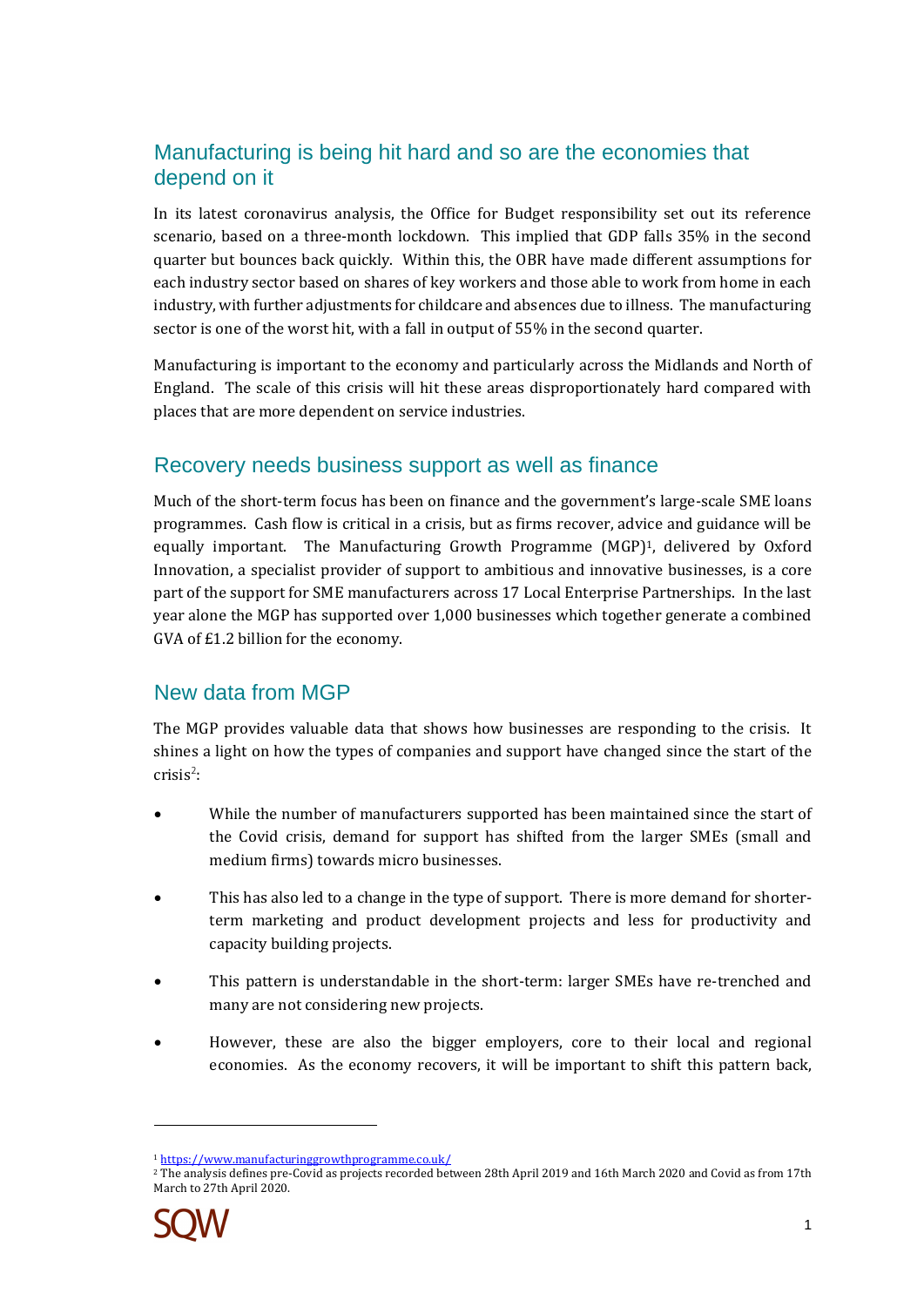ensuring that support reaches larger SME manufacturers and delivers projects that rebuild capacity. The MGP is more important than ever in this.

## Data analysis

The data has been used to analyse the pattern of support and the firms supported and how it has changed as a result of the Covid pandemic. The main aim is to compare pre-Covid and current "Covid" data. The analysis uses the average number and value of projects supported per month (30 days) between:

- Pre-Covid: 28th April 2019 to 16th March 2020
- Covid: 17th March to 27th April 2020.

#### *Demand from very small businesses has continued but the number and value of projects with businesses with a turnover of more than £1 million has fallen*

The number of projects supported with businesses that have a turnover of less than  $E1$  million has increased since the middle of March 2020, while the number of projects with larger SMEs has fallen. The effect is strongest among businesses with a turnover of between £1 million and £5 million, and more than £10 million.

Larger SMEs have certainly re-trenched, many have crisis management frameworks in place and are not considering new projects. They are more likely to be able to shut down temporarily or have more complex supply chains affected by the lockdown.





*Source: MGP data 2020 (n=1016)*

This effect is emphasised when the value of the supported projects is used (Figure 2). This shows that the value of projects with larger SMEs has fallen even more substantially.

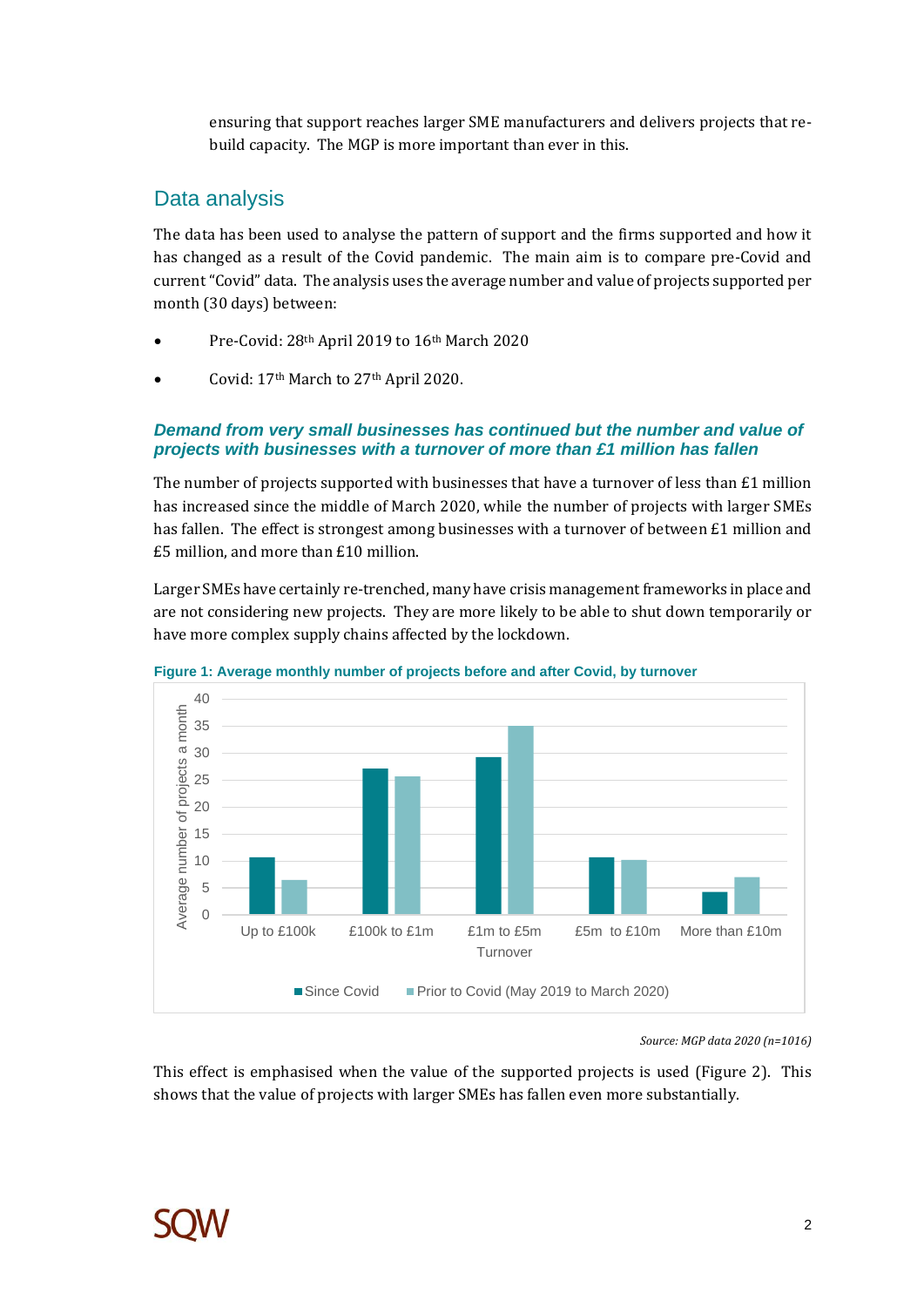

**Figure 2: Monthly average project values by business turnover (all projects)**

This pattern of increased demand from the smaller businesses is reflected in the average value of the GVA of the businesses supported, which has fallen from £1.2 million pre-Covid to £900,000 since the lock down.

**Table 1: Average GVA of supported firms**

| Time period                             | Average baseline GVA for<br>supported firms |
|-----------------------------------------|---------------------------------------------|
| Since Covid                             | £915,482                                    |
| Prior to Covid (May 2019 to March 2020) | £1,238,153                                  |
| Overall average                         | £1,201,630                                  |
|                                         | Source: MGP data 2020 (n=1016)              |

#### *As a result, business focus has shifted towards marketing and market knowledge with less demand for productivity and capacity building*

It is the larger SMEs that tend to undertake productivity and capacity building projects. With demand shifting toward micro businesses, there has been an increase in marketing or product support, and a fall in the number and value of productivity and capacity building projects. For example, productivity strategies, which are one of the main elements of these projects, have fallen significantly since Covid.



*Source: MGP data 2020 (n=1016)*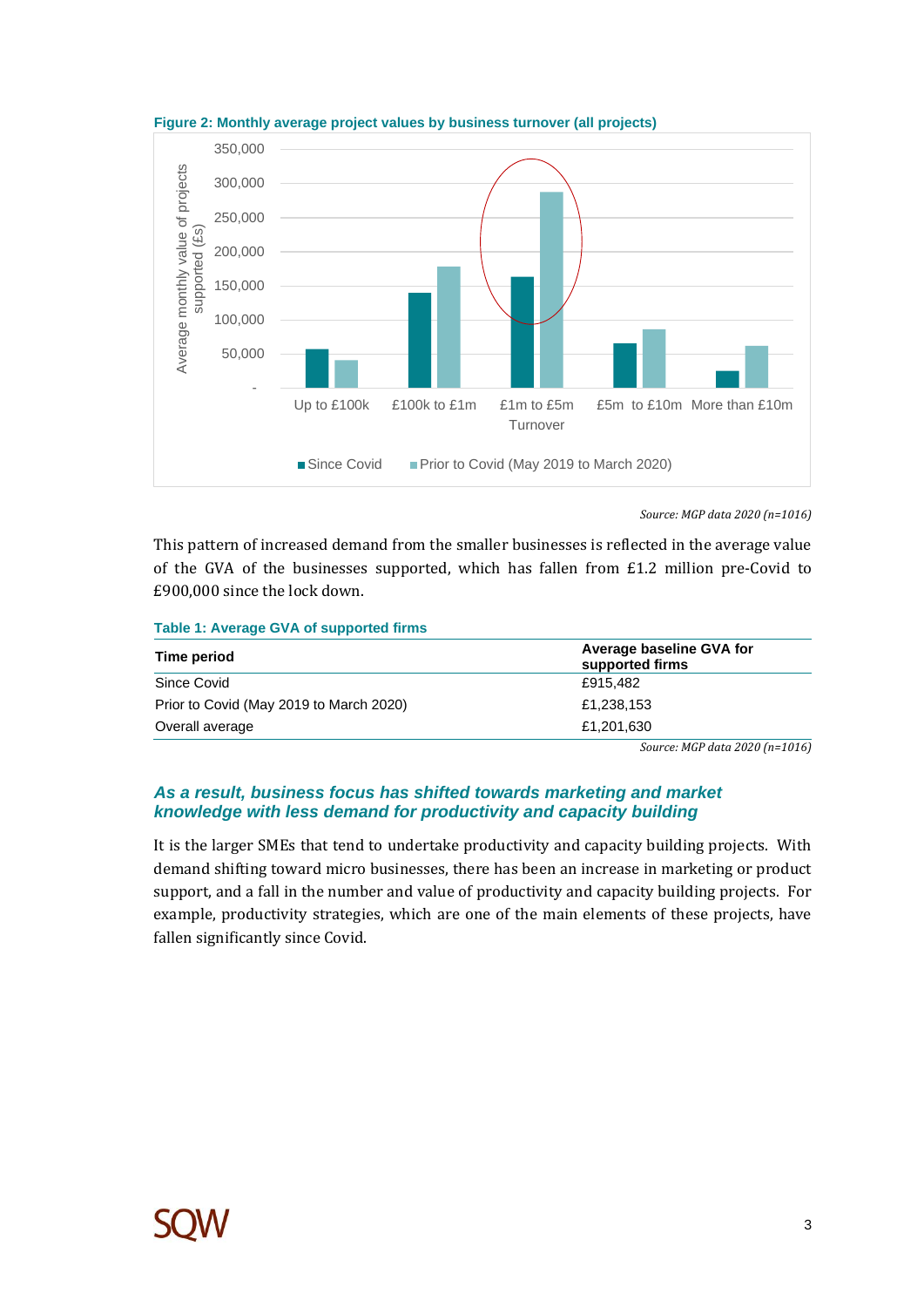

**Figure 3: More demand for marketing and market knowledge and less for productivity and capacity building**

*Source: MGP data 2020 (n=1016)*

## *And the value of projects with engineering firms has dropped*

A high proportion of small and medium manufacturers are classified in the engineering sector, which also means that this is a sub-sector that is disproportionately affected. The average monthly value of projects with these firms has fallen from £140,000 to £64,000. This is linked to the re-trenching of the larger SMEs.



**Figure 4: Average monthly project value of projects supported, by sector**



*Source: MGP data 2020 (n=1016)*